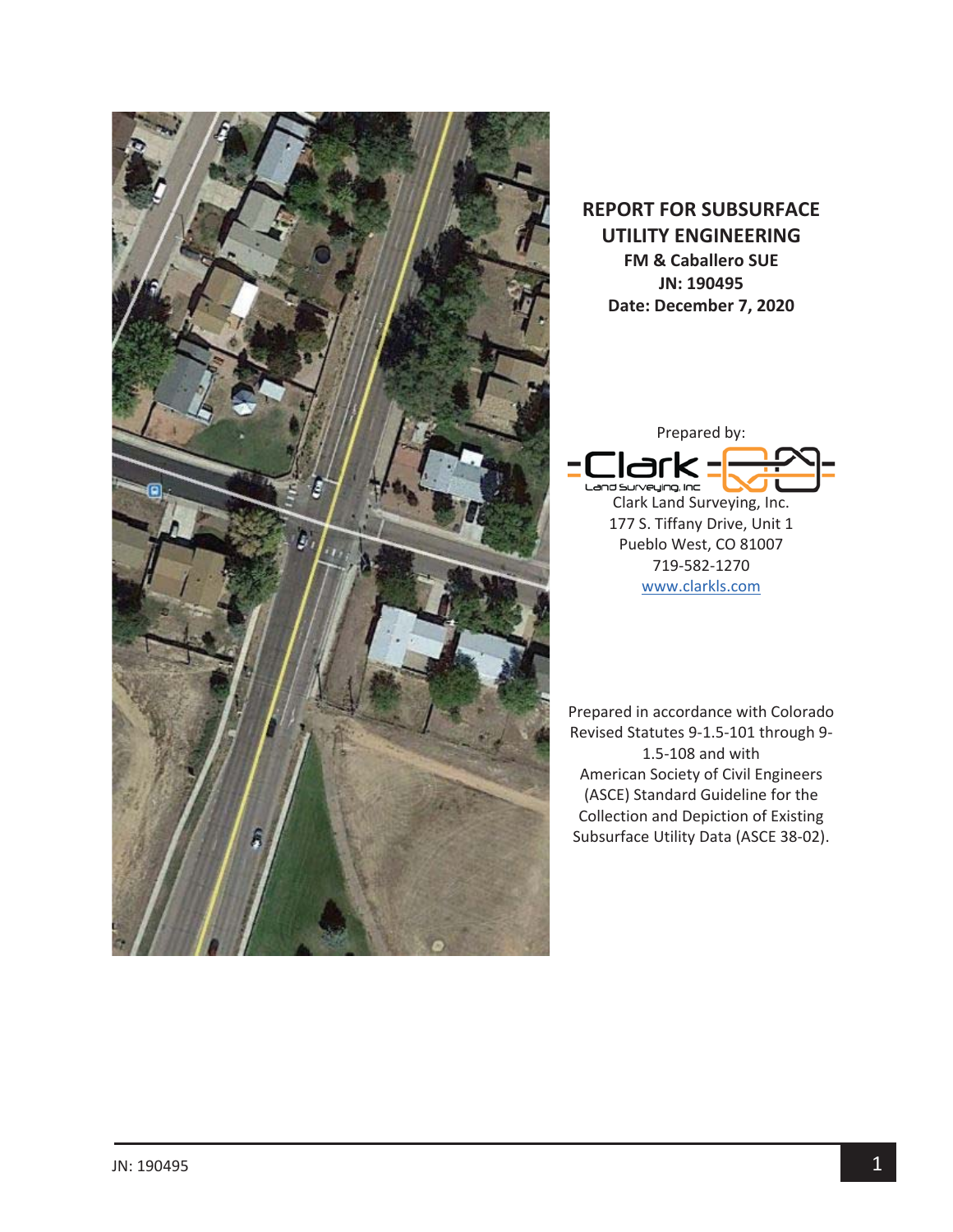### **Introduction**

Following is a summary of the results of subsurface utility engineering (SUE) utility designating services performed for design project:

### **FM & Caballero SUE**

Fountain Mesa Rd. & Caballero Ave. Fountain, Colorado

This report was prepared exclusively for:

#### **HR Green, Inc.**

Attn: Michael Connor 7887 E. Belleview Ave., Ste. 1100 Englewood, CO 111 303.228.1660 mconnor@hrgreen

This work was performed under a contract agreement between Michael Connor, (a.k.a. "Client") and Clark Land Surveying Inc., (a.k.a. "Clark") to support the design prime contract between the Client and the El Paso County, (a.k.a. "Owner"). The purpose of this investigation was to interpret the presence of utilities within the specified project limits identified by the Client/Owner as described within this report.

Professional judgment has been exercised to reasonably investigate, develop and present findings in a pragmatic manner for the ensuing project design and bid document preparation. The users of this data are reminded that this information is for design purposes only, and not intended to be used in-lieu of the 811-utility locating process. The contractor is legally required to call 811, 3 days prior to excavation. The data presented here is time sensitive and represents the results of the utility designating efforts at the time of the field investigation June 16, 2020

The results of the subject SUE designating investigation are presented in digital and hardcopy deliverables including this report. To assure meaningful and proper usage, and to minimize risk of misinterpretation, this data must be kept, regarded, and interpreted in a collective, integral manner and in accordance and with understanding of CI/ASCE 38-02 standard guidelines.

This report documents the SUE field investigation and data interpretation. Particular attention has been given to special conditions including questionable interpretations, unusual installations or contradictory information obtained from record data and field findings. The information included herein enables: 1) systematic determination of conflicts between existing utilities and proposed design and construction; and 2) proactive activities between the project development team and utility owners to value engineer resolutions.

To best utilize all project information and data, refer to Appendix A which provides an overview of the SUE investigation process.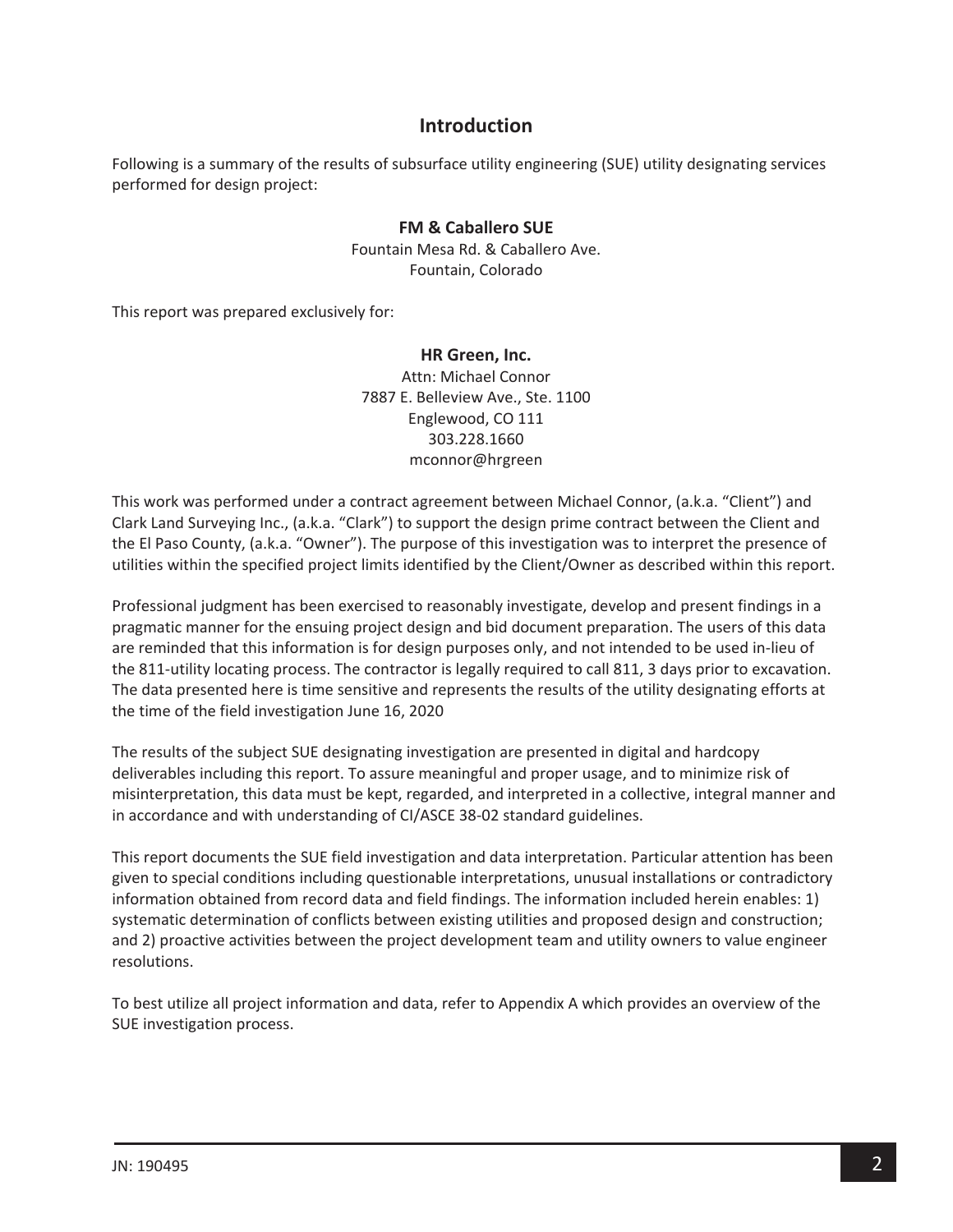## **Data Limitations**

Clark consistently performs professional Subsurface Utility Engineering services in accordance with Colorado Revised Statutes 9-1.5-101 through 9-1.5-108 and ASCE 38-02 guidelines and generally accepted engineering principles and practices at this time. However, a possibility exists that abandoned, forgotten, non-detectable, undocumented or newly installed utilities may not get mapped using standard records research and geophysical survey procedures. Utilities possessing characteristics mentioned below can be missed while following standard utility designating and locating procedures:

- 1. Utilities without apparent records available and without apparent surface features.
- 2. Utilities with record information, which is illegible, misleading, or incomplete.
- 3. Utilities which are inaccurately reported or inaccurately represented by the utility owner as lying a significant distance from the true position.
- 4. Abandoned utilities.
- 5. Excessively deep utilities, beyond detection limits of standard designating equipment.
- 6. Non-conductive utilities buried in clay soil without any apparent surface features.
- 7. Facilities installed subsequent to the SUE field investigation effort.

A common problem occurs when the project involves facility owners and operators with insufficient records and non-conductive buried facilities, a situation often encountered with public works installations, infrastructure for oil and natural gas wells installed prior to 1960, and irrigation systems that have non-conductive water mains. Though Clark will attempt to achieve Quality Level B for all utilities, facilities mapped under these circumstances may be depicted as Quality Level D during the utility designating field effort. As the design project progresses some depicted facilities may have to be upgraded to a higher quality level through more advanced geophysical prospecting and utility locating methods to properly identify and assess utility conflicts for design and construction. Designers, utility coordinators, and contractors must realize the ASCE 38-02 utility mapping effort is an iterative acquisition and interpretation process; unless subsequent endeavors are made to upgrade designated quality levels, facilities depicted at lower quality levels, such as Quality Level D, may be completely in error.

In addition, depicted facilities and corresponding data are pertinent at the time in which field investigation operations are completed, and are subject to change. Final utility plans and data are for design purposes only and reflect utility conditions at the time surveyed. Unless authorized to maintain and keep data sets current, Clark cannot be held responsible for changing utility scenarios after completion of field operations.

Users of this data set must understand and adhere to the limitations associated with the designated quality levels assigned to the depicted facilities. Quality Levels C and D depictions are based on interpolations, extrapolations, and available record data; this data can be erroneous and should not be used alone for design development and bidding purposes. Additional utility designating and locating field efforts to upgrade data to Quality Levels B and A are strongly recommended for areas where accurate final design and construction planning and bidding is required.

Clark strongly recommends users of this data become orientated with the ASCE 38-02 standard guidelines and the corresponding data limitations inferred by the designated quality levels prior to employing the data set for design purposes. In addition, this report must always accompany the existing SUE Plan to ensure proper interpretation and usage of the data set.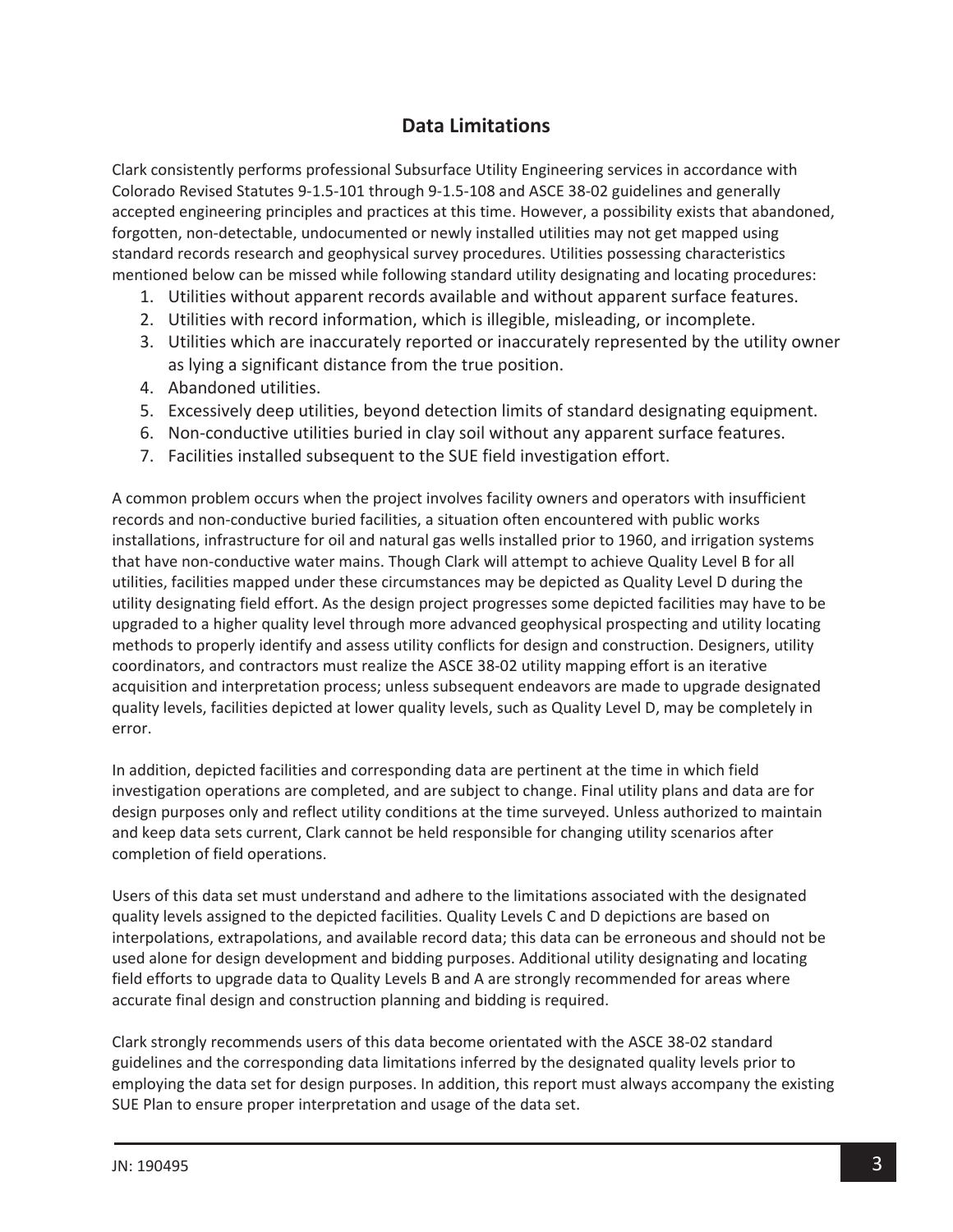## **Site Limits**

Specified project boundaries for the utility designating effort were identified in the original scope of work dated June 7, 2020 and are shown in Figure 1. Coverage of some facilities may extend outside these project limits as practical to capture surface features necessary to complete the utility alignments.

#### **Figure 1. Site Limits**



The project site limits contain an area of approximately 1.36. The site limits are described as follows:

The site limits contain a 85 foot wide strip of land, approximately 600 feet long, along Fountain Mesa Road.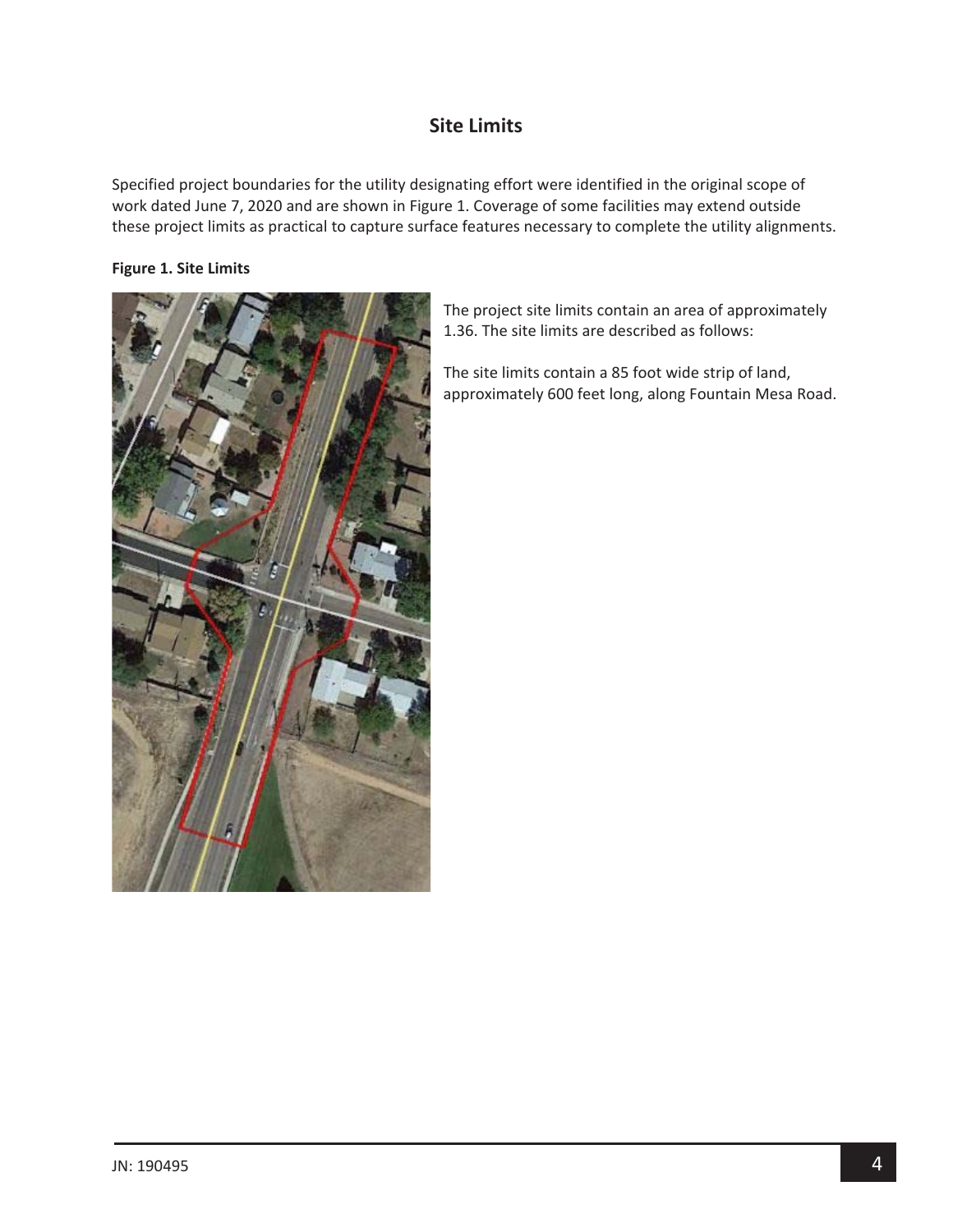# **Project Specific Scope of Work**

The project scope included designating as practical in an attempt to achieve Quality Level B, or Quality Level A if the facility was exposed and accessible, all identified underground utilities; however, facilities that could not be detected using standard electromagnetic inductive tools were mapped to Quality Levels C and D during this utility field investigation effort. In some situations, Quality Level objectives could not be met due to geophysical limitations such as excessive depth of facility, lack of tracer wire, non-conductive nature of pipe material, lack of surface features, and/or insufficient records. Exceptions to Table 1 are noted.

| <b>Utility</b>            | <b>Mains (&amp; primary laterals)</b>                                                                                                                                                                                                                                                                                                                                                                                                                                                                                                                                                                                         | Services (& secondary laterals)                                                                            |  |
|---------------------------|-------------------------------------------------------------------------------------------------------------------------------------------------------------------------------------------------------------------------------------------------------------------------------------------------------------------------------------------------------------------------------------------------------------------------------------------------------------------------------------------------------------------------------------------------------------------------------------------------------------------------------|------------------------------------------------------------------------------------------------------------|--|
| <b>Sanitary Sewer</b>     | SS-1, QLD, along Caballero Ave.<br>SS-2, QLC, along Caballero Ave<br>SS-3, QLC, along Fountain Mesa Rd.<br>SS-4, QLD, east of Fountain Mesa Rd.                                                                                                                                                                                                                                                                                                                                                                                                                                                                               | City of Fountain                                                                                           |  |
| <b>Storm Drain</b>        | ST-1, QLB, across Caballero Ave. and<br>Fountain Mesa Rd. Intersection<br>ST-2, QLD, across Caballero Ave. and<br>Fountain Mesa Rd. Intersection<br>ST-3, QLB, across Caballero Ave. and<br>Fountain Mesa Rd. Intersection<br>ST-4, QLB, along Caballero Ave.<br>ST-5, QLB, along Fountain Mesa Rd.                                                                                                                                                                                                                                                                                                                           | City of Fountain                                                                                           |  |
| Water                     | WL-1, QLD, along Caballero Ave.<br>WL-2, QLD, along Caballero Ave.<br>WL-3, QLD, across Fountain Mesa Rd.<br>WL-4, QLD, south of Caballero Ave.<br>WL-5, QLD, across Caballero Ave.<br>WL-6, QLD, along Caballero Ave.<br>WL-7, QLD, along Fountain Mesa Rd.<br>WL-8, QLD, along Fountain Mesa Rd.<br>WL-9, QLD, south of Caballero Ave.<br>WL-10, QLD, north of Caballero Ave.<br>WL-11, QLD, south of Caballero Ave.<br>WL-12, QLD, north of Caballero Ave.<br>WL-13, QLD, across Fountain Mesa Rd.<br>WL-14, QLD, across Fountain Mesa Rd.<br>WL-15, QLD, across Fountain Mesa Rd.<br>WL-16, QLD, across Fountain Mesa Rd. | Unable to determine owners                                                                                 |  |
| <b>Gas Line</b>           | UL-1, QLB, along Caballero Ave.<br>UL-2, QLB, along Fountain Mesa Rd.                                                                                                                                                                                                                                                                                                                                                                                                                                                                                                                                                         | Unable to determine owners                                                                                 |  |
| <b>Electric</b>           | EL-1, QLB, along Fountain Mesa Rd.<br>EL-2, QLB, along Fountain Mesa Rd.<br>EL-3, QLB, along Fountain Mesa Rd.                                                                                                                                                                                                                                                                                                                                                                                                                                                                                                                | City of Fountain                                                                                           |  |
| <b>Telecommunications</b> | TL-1, QLB, along Fountain Mesa Rd.<br>TL-2, QLD, along Fountain Mesa Rd.<br>TL-3, QLB, along Fountain Mesa Rd.<br>TL-4, QLB, along Fountain Mesa Rd.<br>TL-5, QLB, across Fountain Mesa Rd.<br>TL-6, QLB, across Fountain Mesa Rd.<br>TL-7, QLB, along Fountain Mesa Rd.<br>TL-8, QLB, along Fountain Mesa Rd.                                                                                                                                                                                                                                                                                                                | TL-3 is owned by Qwest<br>TL-4 is owned by Century Link<br>All other owners are unable to be<br>determined |  |
| <b>Fiber optic</b>        | FL-1, QLD, along Fountain Mesa Rd.<br>FL-2, QLD, across Fountain Mesa Rd.<br>FL-3, QLD, along Fountain Mesa Rd.                                                                                                                                                                                                                                                                                                                                                                                                                                                                                                               | Unable to be determine owners                                                                              |  |
| Unknown                   | UL-1, QLB, along Fountain Mesa Rd.                                                                                                                                                                                                                                                                                                                                                                                                                                                                                                                                                                                            | Unable to be determine owners                                                                              |  |

#### **Table 1. SUE Utility Designating Results**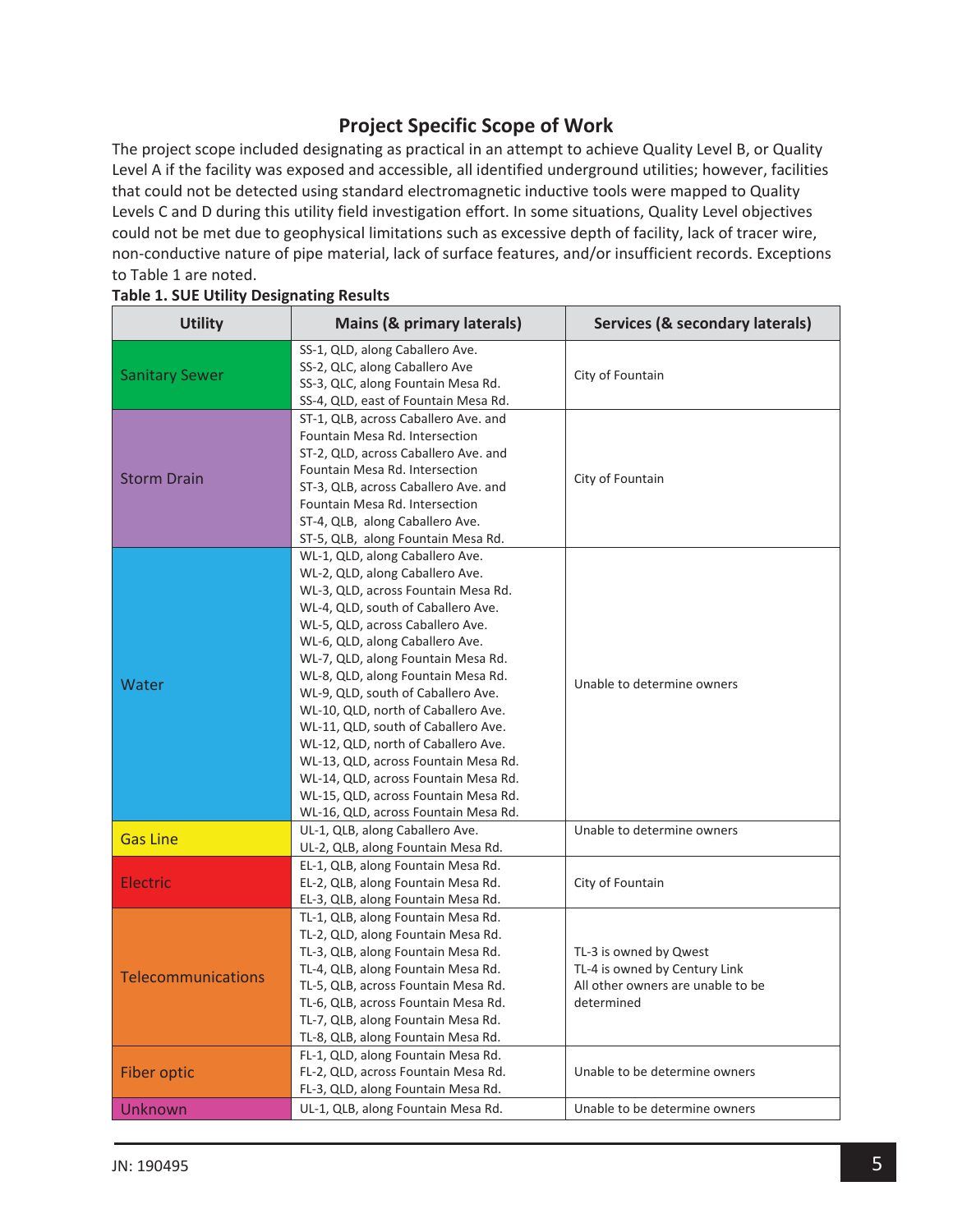## **SUE Services Performed**

Protocols for SUE as established by ASCE and the State of Colorado were followed for this project. Field operations proceeded on a segment-by-segment basis, and entailed reconnaissance, field designating, drainage work/manhole logging, and engineering survey campaigns.

#### **Utility Designating**

Planning and preliminary discussions were had with Michael Connor to discuss the project and the SUE effort. Once approved to proceed, Clark contacted the Utility Notification Center of Colorado (UNCC) to notify them of the SUE project. The field operations began after UNCC's 10-day response window. Utility designating work involved field meets and reconnaissance, collating information from records obtained from the utility owners, relating records with observable surface features, and geophysical surveys. The work performed was a retracing of distinct, known, detectable utility alignments within the project area to achieve Table 1 Quality Level designating objectives wherever possible.

Concurrently conducted drainage work involved investigation and surveying of drainage structures such as inlets, culverts/pipe ends, and storm drain manholes. Acoustic methods were used in some cases to find the destination and connectivity between storm pipe structures. Storm drainage structure data was entered into a relational database, for managing hydraulic/manhole information, survey data, and digital photographs.

#### **Utility Ownership**

Table 2 specifies utility ownership and representative contact information for utilities identified within the subject SUE investigation project limits. Information is current as of the date of submittal.

| <b>Utility Provider</b> | <b>Utility Type</b> | <b>Contact</b>            | Phone / Email |
|-------------------------|---------------------|---------------------------|---------------|
| BHEG04                  | Electric            | <b>Black Hills Energy</b> | 888.890.5554  |
| CMSEP00                 | Telecom             | Comcast-El Paso County    | 800.934.6489  |
| FNTN01                  | Water & Electric    | City of Fountain          | 719.322.2010  |
| <b>PAETEC</b>           | <b>Telecom</b>      | Windstream/Paetec         | 800.347.1991  |
| <b>PCI01</b>            | Internet            | <b>PCI Broadband</b>      | 719.264.1111  |
| QLNCC00                 | <b>Telecom</b>      | Century Link              | 800.261.1691  |
| SECOM2                  | Telecom             | Secom                     | 800.657.7149  |
| WDHH <sub>20</sub>      | Water & Sewer       | Widefield Water &         | 719.390.7111  |
|                         |                     | Sanitation                |               |
| <b>ZAYLHS</b>           | Telecom             | Zaya Bandwidth            | 866.364.6033  |

#### **Table 2. Utility Ownership and Contacts**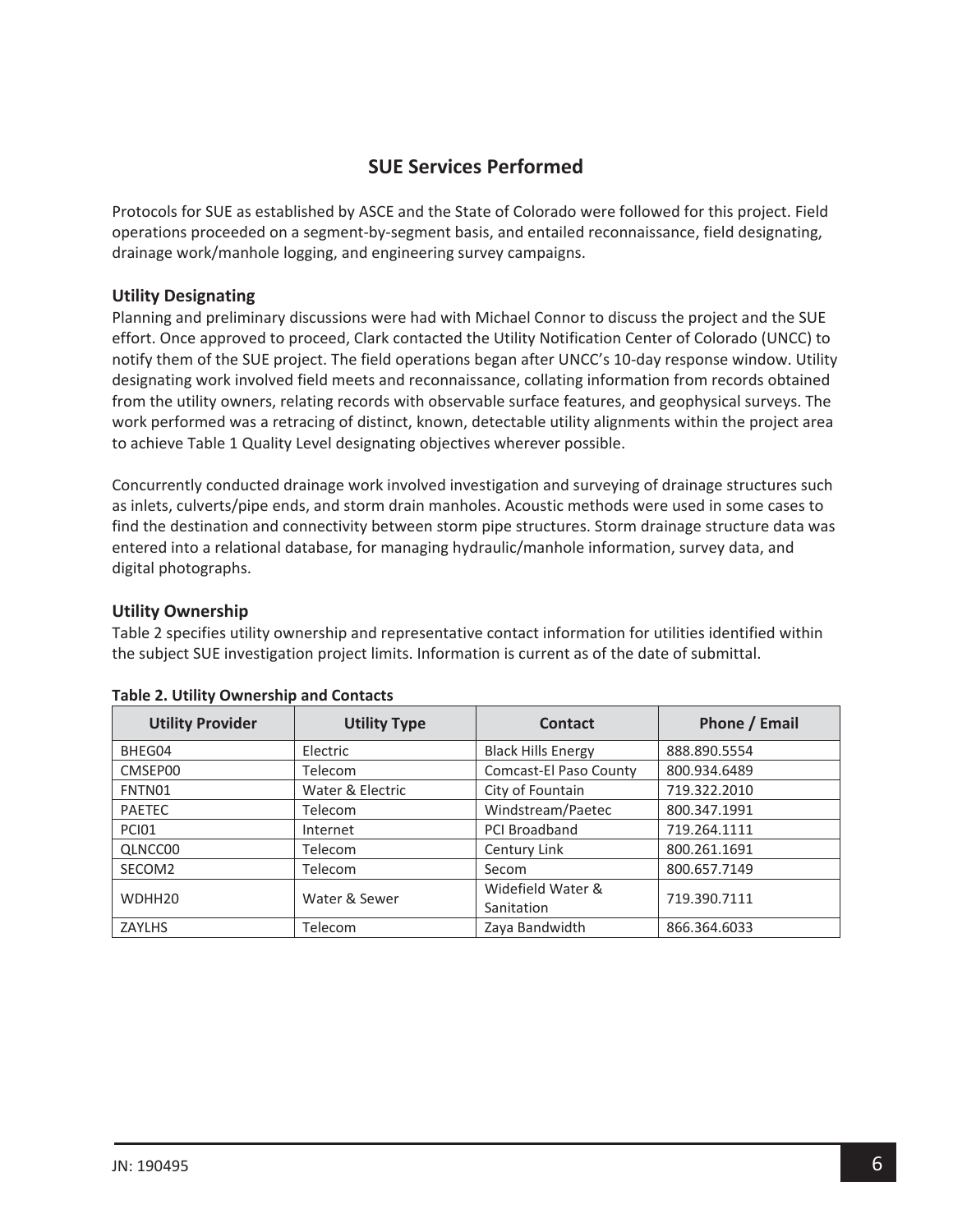### **Supplemental Comments Regarding Existing Facilities**

Users of this information are reminded that results presented with this submittal are representative as of completion of field investigation and are a pragmatic interpretation based on the systematic designating effort executed. Limitations may still exist as previously discussed in this report.

### **Utility Descriptions**

The following utility specific sections are general, non-inclusive overviews of utilities encountered within the project limits. Special mention is made to many, but not all, locations of potential utility conflicts. In all cases, please refer to the SUE Plan for utility details, location specific quality level attributes, and identified discrepancies.

SUE designating investigations have produced considerable data and digital information which is presented via the SUE Plan. The objective is to depict and provide representative information for subsurface utilities present within the specified project limits. The following provides a descriptive summary of the depicted utilities and discusses the quality level of that information.

#### *Summary*

The project limits included those areas depicted in Figure 1. For this investigation, Quality Level A data is tied via an engineering survey to project survey control 3D coordinates; Quality Level B data is tied to project horizontal coordinates, but elevations are at the ground surface. Quality Level C alignments are straight lined between visible surface features, consequently they will not reflect ground surface undulations. Quality Level D alignments are approximate only and will not reflect ground surface undulations. Explanation of areas where geophysical detection was poor or non-existent, degrading the quality of designation, will be provided in the following utility specific descriptions.

#### *Natural Gas*

Natural gas facilities were present within the limits of the project area; these gas mains were generally mapped to Quality Level B on the SUE Plan.

#### *Sanitary Sewer*

Sanitary sewer facilities were present within the limits of the project area, and along the following street alignments:

- Caballero Avenue
- Fountain Mesa Road

At each accessible manhole, the inverts were measured, and the pipe size and material were recorded. The connections between each structure were designated Quality Level C based on record prints and the apparent alignments indicated by the pipe direction at each manhole.

#### *Telecommunications*

Telecommunications facilities and buried telephone cable were present within the limits of the project area, these facilities were generally designated Quality Level B on the SUE Plan.

### *Electric, Traffic Signals and Street Lighting*

Numerous buried facilities were present within the limits of the project area. These facilities are primarily for streetlight and traffic signal service. This includes both buried and aerial facilities. The buried power installations were generally mapped Quality Level B during this field investigation.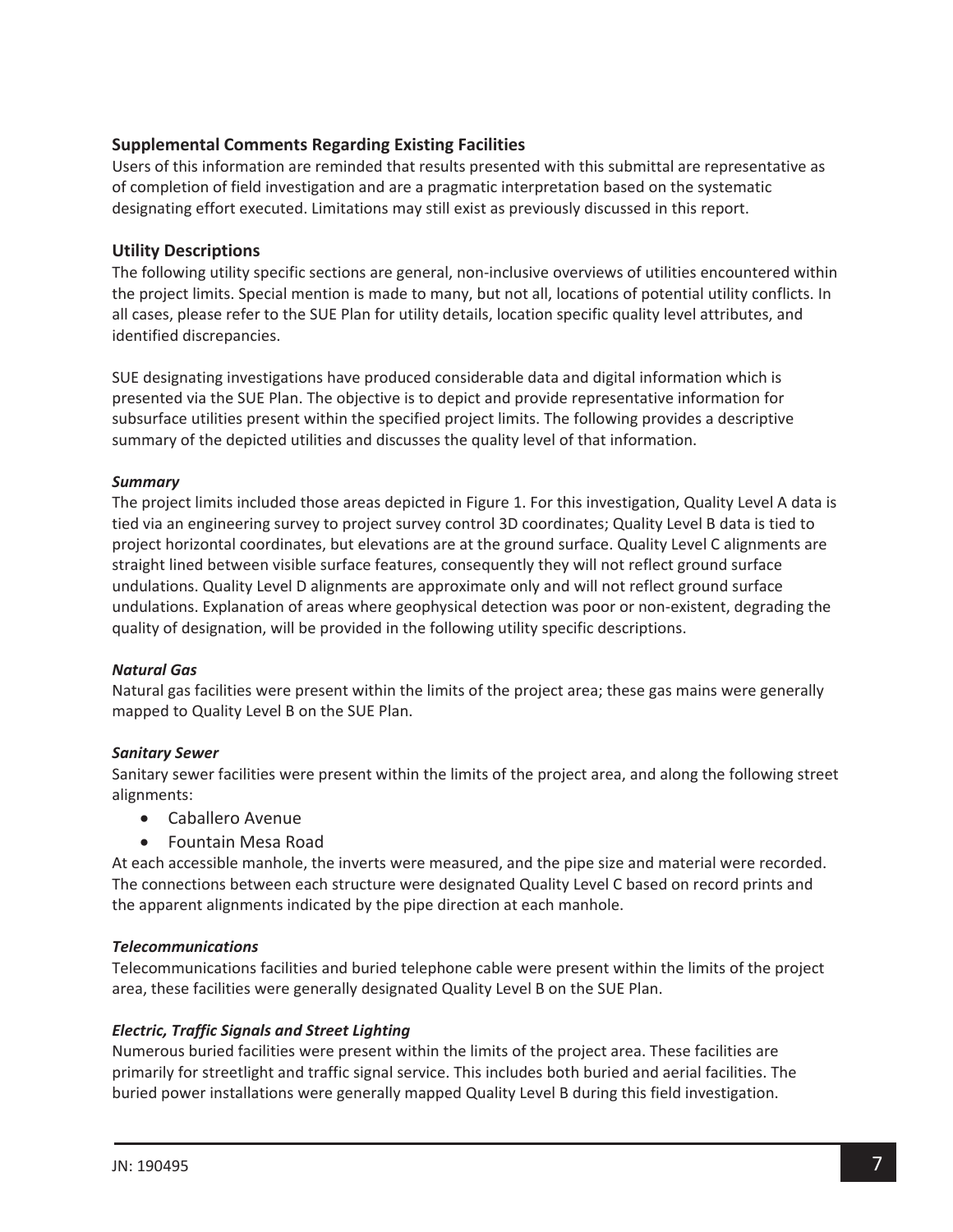#### *Cable Television*

Cable Television facilities were not present within the limits of the project area; these facilities were generally mapped to Quality Level B on the SUE Plan. Aerial facilities were also present.

#### *Water*

Water installations were present within the limits of the project area. These facilities were generally designated Quality Level B on the SUE Plan. Some of the water mains and the services could not consistently be detected with sufficient confidence using EM inductive methods due apparently to excessive depth and non-conductive piping or joints. The Quality Levels C and D alignments depicted on the utility reference file reflect Clark's best estimate based on visible surface features and record information. Further analysis of these utilities may be warranted.

#### *Storm Drains and Culverts*

Storm drainage system were present within the limits of the project area. This system consists primarily of a series of inlets/vaults which are connected with various sizes of RCP. Culverts were not present within the limits of the project area. At each accessible manhole, inlet and culvert, the inverts were measured, and the pipe size and material were recorded. The connections between each structure were designated Quality Level C based on record prints and the apparent alignments indicated by the pipe direction at each manhole or drop inlet. For those alignments where the connectivity was not readily apparent, a Quality Level D designation was assigned to the connection.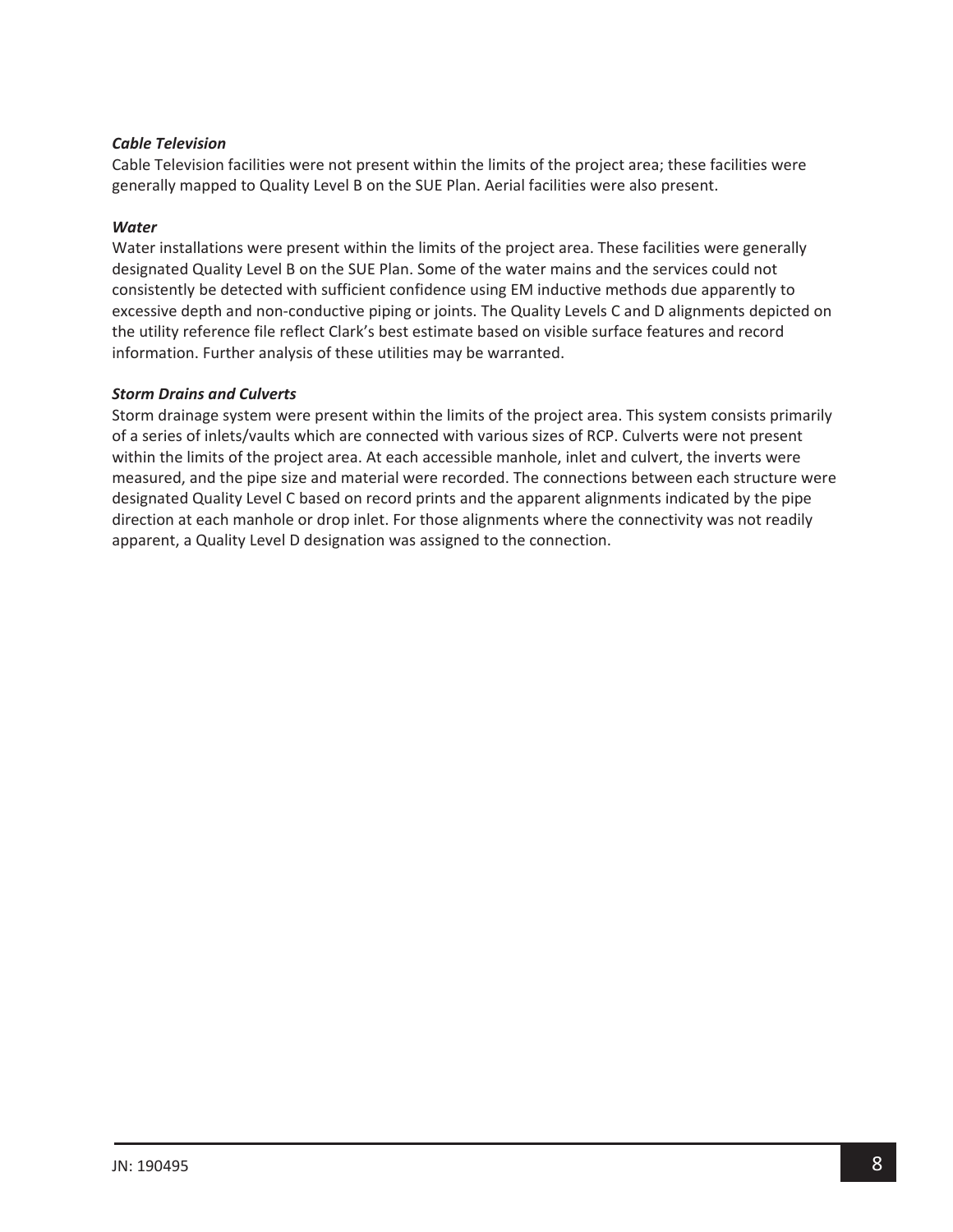## **Utility Discrepancies, Issues and Notes**

The following summaries are provided to draw particular attention to special conditions such as discrepancies between utility records and field findings, unusual utilities, and utilities found to have incomplete or conflicting information. These issues may warrant further investigation.

- 1. There is a 6" PVC Sewer line running southeast along Caballero Avenue, with an endpoint that could not be determined.
- 2. There is an underground storm structure that was located using a sond. The exact location, size, and shape could not be determined.
- 3. There is a gas line flag on the west side of Fountain Mesa Road that was unable to be designated. Test holes may provide a solution to further confirming the location of the line.

## **Test Hole Discrepancies, Issues and Notes**

The following summaries are provided to draw particular attention to special conditions such as discrepancies between field findings, unusual utilities, and utilities found to have incomplete or conflicting information found will completing the quality level "a" investigation.

- 1. No utilities were found at a depth of 10' for test hole 1.
- 2. No utilities were found at a depth of 10' for test hole 2.
- 3. No utilities were found at a depth of 10' for test hole 11.
- 4. No utilities were found at a depth of 6.6' for test hole 12. The ground at the depth of 6.6' was impenetrable.
- 5. No utilities were found at a depth of 10' for test hole 14.
- 6. No utilities were found at a depth of 10' for test hole 15.

## **Recommendations**

Clark recommends vacuum excavations (test holes) or advanced geophysical methods be used to further investigate utilities identified to be in potential conflict with the proposed designs to better define positional and facility characteristics and explore conflict mitigation alternatives. Further exploration is also recommended on Quality Levels C and D depicted utilities where more accurate positioning is necessary to assess conflicts and clarify or resolve discrepancies between field observations and record data.

Clark should be kept advised throughout the design process to 1) evaluate designer usage of the SUE utility data; and 2) provide recommendations for further utility investigations as deemed prudent based on previous SUE investigation results.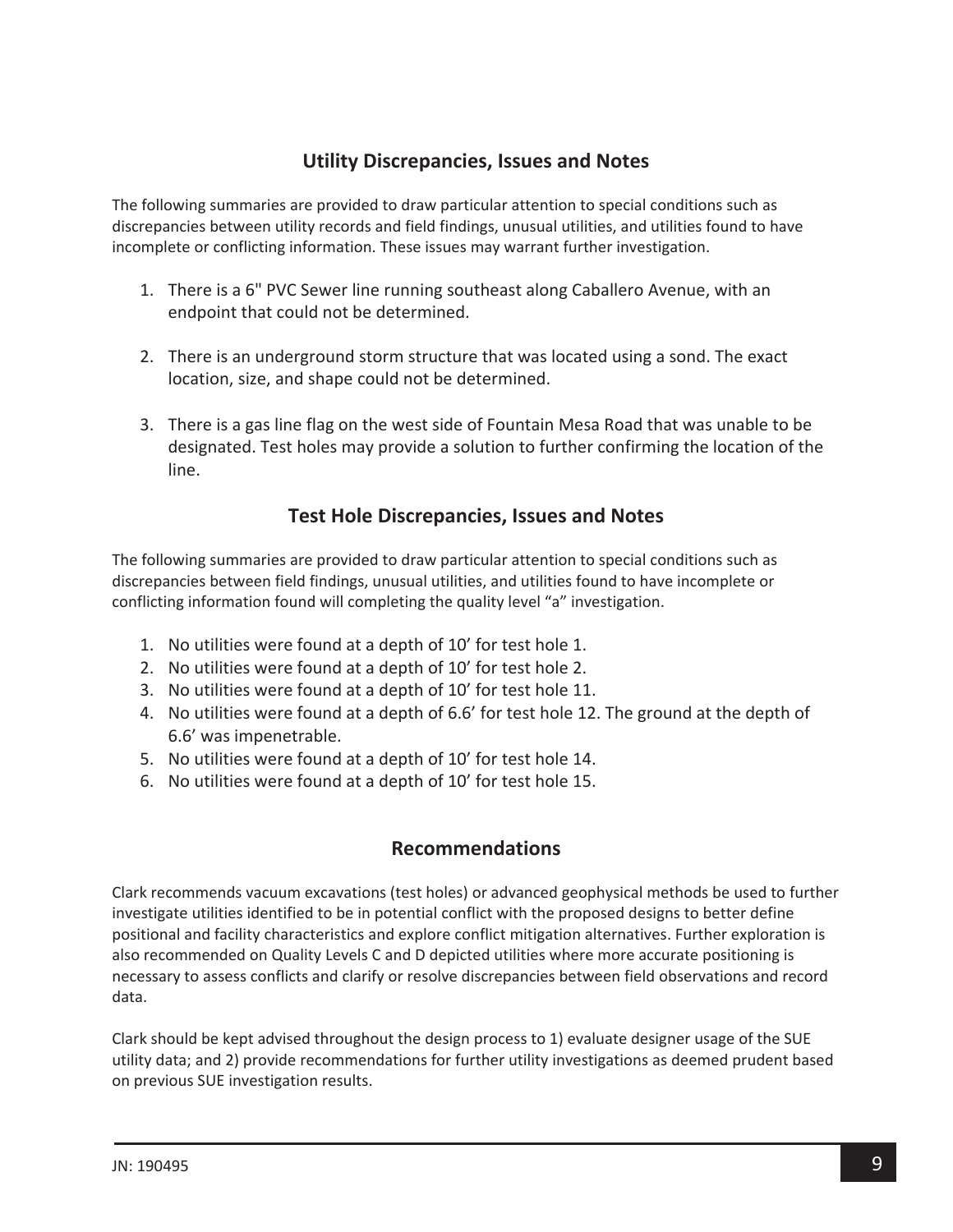# **Appendix A**

### **SUE PROCESS**

The project SUE investigation was performed in a systematic and practical manner, complying Colorado Revised Statutes 9-1.5-101 through 9-1.5-108 and adhering to established standard guidelines published by the American Society of Civil Engineers (ASCE 38-02) as described below.

### **ASCE Standard Guidelines for Utility Data Acquisition**

Data collection activities follow ASCE Standard Guidelines for the Collection and Depiction of Existing Subsurface Utility Data (Standard CI/ASCE 38-02, American Society of Civil Engineers, Reston, VA, 2002, 20 p). A significant contribution of the ASCE standard is development of a formalized procedure for qualifying and designating the general quality of the depicted individual facilities. Table 4 summarizes the four quality levels (QL) definitions included in the ASCE standard. Included with the definitions are comments on the relative positional accuracy for the corresponding quality levels.

Adherence to ASCE depiction standards along with the use of records research, geophysical methods, vacuum excavation, and engineering survey, and quality assurance measures, combined in a phased approach and guided by professional judgment, is often simply regarded as subsurface utility engineering or SUE. However, in proper context, SUE is a rather complex and important series of engineering tasks and associated responsibilities; the utility mapping and designation of quality levels, in fact, provides the data set with which the SUE process begins. In a broader sense, SUE involves utilizing the qualified utility data sets to conduct the following engineering activities:

- systematically identify, itemize, and define apparent conflicts between proposed designs and existing utilities;
- optimize design development to curtail utility conflicts and risks;
- identify and accommodate other infrastructure planned betterments and new installations;
- conduct effective utility coordination in which resolutions to conflicts are derived that serve the best interests of the public and all stakeholders involved;
- develop construction plans and bid documents that concisely identify and detail outstanding conflicts for construction planning, bidding, and execution; and
- encourage value engineering and mitigation of cost implications to all infrastructure systems, which provide service to commerce, government, and the general public.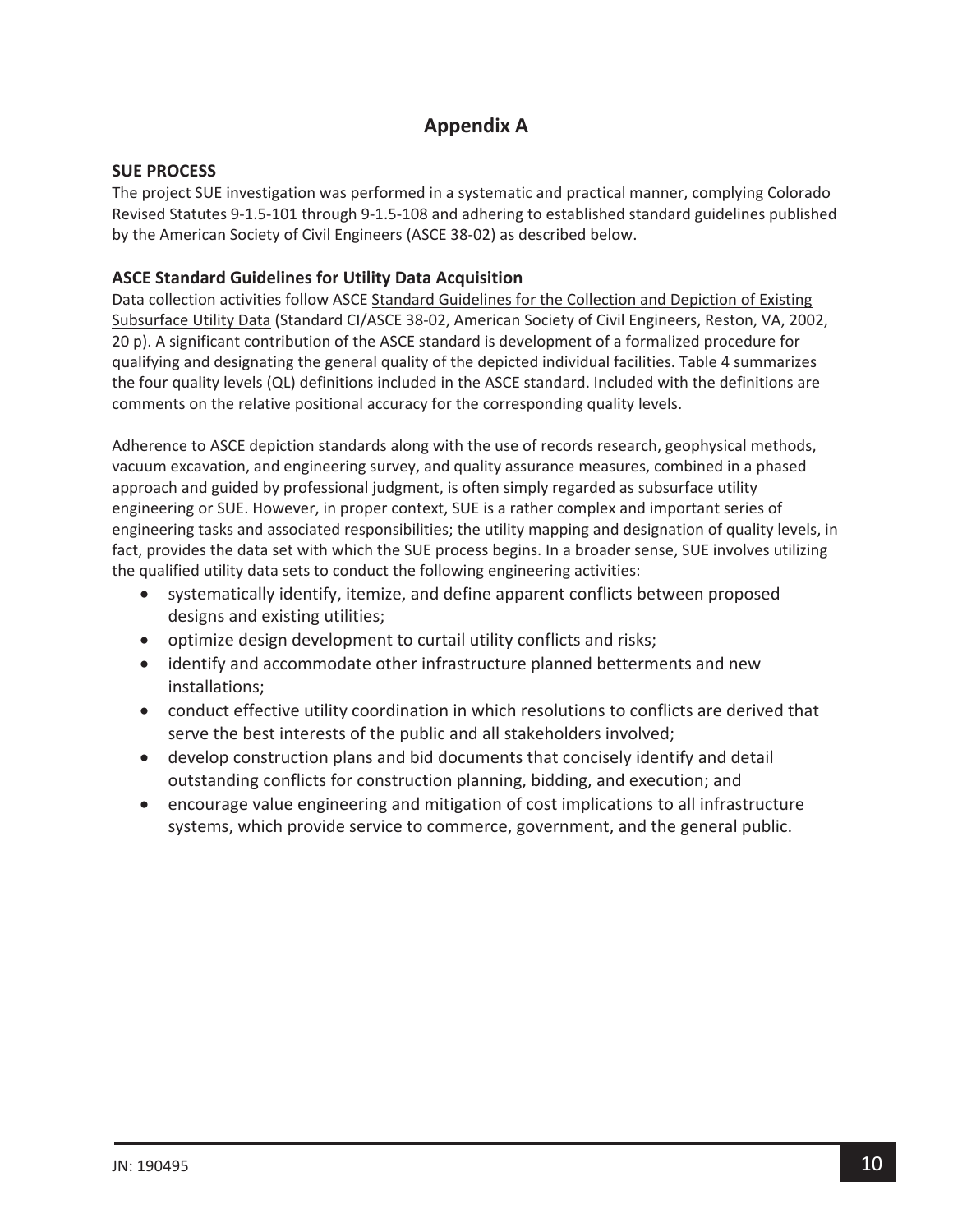| Quality<br>Level (QL) | <b>Description</b>                                                                                                                                                                                                                                                                                                                                                                                                                                                                                                                                                                                                                                                                                                                                                                                                                                                                                                                                                                                                                                                    | <b>Resulting Positional Accuracy and Data</b><br><b>Completeness</b>                                                                                                                                                                                                                                                                                                                                                                                                                                                                                                                                                                                                                                                                                                                                                                                                                                                                                                                                                                                                                                                                                                                                                             |
|-----------------------|-----------------------------------------------------------------------------------------------------------------------------------------------------------------------------------------------------------------------------------------------------------------------------------------------------------------------------------------------------------------------------------------------------------------------------------------------------------------------------------------------------------------------------------------------------------------------------------------------------------------------------------------------------------------------------------------------------------------------------------------------------------------------------------------------------------------------------------------------------------------------------------------------------------------------------------------------------------------------------------------------------------------------------------------------------------------------|----------------------------------------------------------------------------------------------------------------------------------------------------------------------------------------------------------------------------------------------------------------------------------------------------------------------------------------------------------------------------------------------------------------------------------------------------------------------------------------------------------------------------------------------------------------------------------------------------------------------------------------------------------------------------------------------------------------------------------------------------------------------------------------------------------------------------------------------------------------------------------------------------------------------------------------------------------------------------------------------------------------------------------------------------------------------------------------------------------------------------------------------------------------------------------------------------------------------------------|
| D                     | Information derived from existing records or oral<br>recollections.                                                                                                                                                                                                                                                                                                                                                                                                                                                                                                                                                                                                                                                                                                                                                                                                                                                                                                                                                                                                   | Data may be completely erroneous. Only the records<br>indicate the utility is present. No direct field evidence is<br>apparent.                                                                                                                                                                                                                                                                                                                                                                                                                                                                                                                                                                                                                                                                                                                                                                                                                                                                                                                                                                                                                                                                                                  |
| C                     | Information obtained by surveying and plotting visible<br>above ground utility features and by using professional<br>judgment in correlating information to available records<br>and QL D information. QL C is usually used to map non-<br>conductive pipes, deep utilities, or when electromagnetic 30% of the utility data may be erroneous or missing.<br>(EM) signal interference and distortion is too significant.                                                                                                                                                                                                                                                                                                                                                                                                                                                                                                                                                                                                                                              | Positional accuracy of surface features is to within<br>0.1 feet; however, alignments between surface features<br>are often schematic only, providing general direction of<br>alignment. Typically, according to FHWA studies, 15% to                                                                                                                                                                                                                                                                                                                                                                                                                                                                                                                                                                                                                                                                                                                                                                                                                                                                                                                                                                                            |
| B                     | Information obtained through the application of<br>appropriate surface geophysical methods to determine<br>the existence and approximate horizontal position of<br>subsurface utilities. QL B data should be reproducible at<br>any point of their depiction using surface geophysical<br>methods. This information is surveyed to applicable<br>tolerances defined by the project and reduced onto plan<br>documents.<br>Standard geophysical methods map only the point of<br>peak signal associated with a conductive utility. While a<br>QL B point can be reproducible using geophysics, the<br>signal can be distorted due to the superposition of EM<br>fields from adjacent conductors and not lie horizontally<br>above the target. Experienced SUE operators help<br>identify and mitigate these issues. However, QL A data is Horizontal accuracy degrades with depth. Utilities over<br>recommended for design / construction work to be<br>performed in the immediate proximity of QL B depicted<br>utilities to provide definitive positional accuracy. | A positional accuracy statement with confidence level is<br>not feasible unless electromagnetic fields are completely<br>mapped and statistical analysis is used to derive<br>alignments from the linear anomalies; in addition,<br>sufficient ground truth sampling (e.g., test holes) is<br>required. This level of geophysical survey and analysis<br>effort required is often not practical or cost effective. In<br>practice, experienced SUE designators can determine<br>utility alignments reasonably well. Professional<br>judgment is exercised to distinguish incidents of "bleed-<br>over" and when apparent alignments don't make sense.<br>Available utility records are compared with field findings<br>to confirm completeness of the QL B data. QL B rating, as<br>a rule of thumb, is generally estimated to $+/- 1$ foot<br>horizontally for utilities less than 5 feet deep.<br>10 feet deep are very difficult to position horizontally<br>using standard inductive equipment. Vertical location<br>cannot be reliably derived using EM inductive methods<br>as computed depths are often inconsistent and can be<br>misleading unless ground truth (i.e. test holes) are<br>available to confirm accuracy. |
| A                     | Precise horizontal and vertical location of utilities<br>obtained by the actual exposure (or verification of<br>previously exposed and surveyed utilities) and<br>subsequent measurement of subsurface utilities, usually<br>at a specific point. Minimally intrusive excavation<br>equipment is typically used to minimize the potential for some cases involving inverts, direct measurements may<br>horizontal and vertical depictions, as well as other utility<br>attribute data, are shown on plan documents. Accuracy<br>is typically about 0.1 feet vertical, and to applicable<br>horizontal survey and mapping accuracy as defined or<br>expected by the project owner and as limited by the<br>survey equipment and methodology used to perform the been exposed. The utility apparently lies in line with the<br>measurement.                                                                                                                                                                                                                             | This is the only QL to which a positional accuracy<br>statement might be made. QL A is as accurate as the<br>reference horizontal and vertical survey control will<br>permit and the methodology used to make the<br>measurement and derive the coordinates. Note that in<br>utility damage. With QL A observations, relatively precise not be possible; consequently, QL A designation can only<br>indicate that a relatively accurate position has been<br>determined on the subject facility at that discrete<br>location.<br>In some cases, an apparent minimum depth of clearance<br>is provided. This is not QL A data as the utility has not<br>test hole but is deeper than can be reached via vacuum<br>excavation based on the detected geophysical signal.<br>However, the minimum depth data is provided for<br>informational purposes for planning consideration.                                                                                                                                                                                                                                                                                                                                                   |